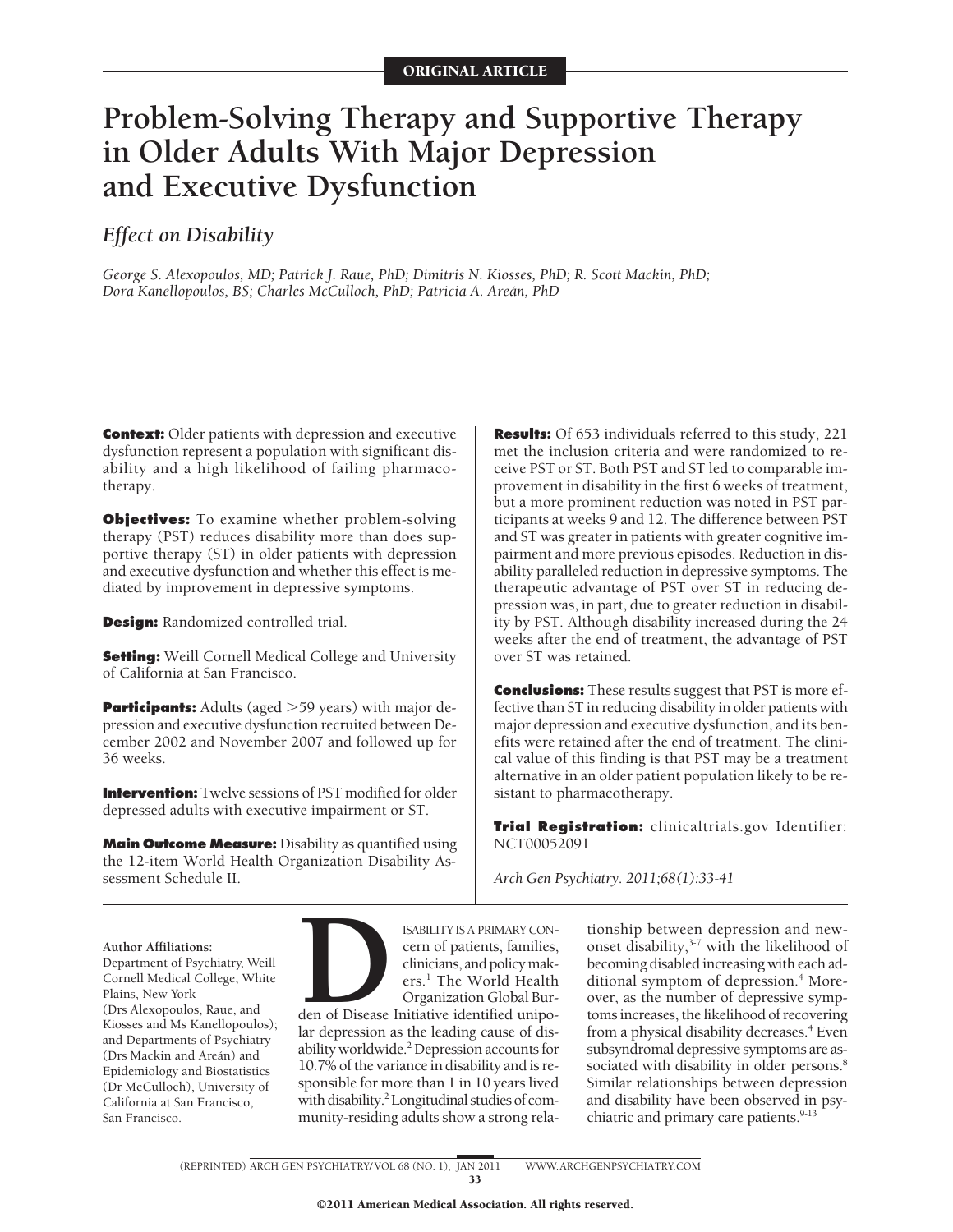Executive dysfunction and its underlying neurobiologic abnormalities are common in late-life depression, contribute to disability, and increase the risk of poor response to antidepressant drug therapy. Approximately 40% of elderly patients with major depression have impairment in some executive functions.<sup>14,15</sup> Similarly, structural abnormalities in depressed older adults are mainly localized in frontal subcortical structures,<sup>16-18</sup> whose integrity is essential for the performance of executive functions. Executive dysfunction<sup>19-24</sup> and its underlying white matter lesions<sup>16,25,26</sup> are associated with disability in depressed adults. The relationship between executive dysfunction and disability is clinically intuitive because individuals with executive dysfunction have difficulties in goal setting, planning, initiating and sequencing behavior, and terminating behavior when their goals are accomplished.27,28 Finally, clinical, neuropathologic, and structural and functional neuroimaging studies suggest that executive dysfunction and its underlying pathogenesis predict slow, poor, and unstable response of geriatric depression to treatment with antidepressant agents,<sup>16,29-36</sup> necessitating novel treatment development.

Responding to the need for effective treatments for geriatric depression with executive dysfunction, we elected to study a nonpharmacologic intervention.37 The concept underlying the intervention was that imparting skills and enabling patients to deal with problems resulting from depressive symptoms and executive dysfunction would reduce their disability and their depressive symptoms by improving their daily experiences. Accordingly, problemsolving therapy (PST) was selected as the basis for this intervention. Originally developed as a treatment for depression,38 PST relies on a learning model and imparts to patients an approach for identifying problems central to their lives and a method for selecting solutions and making concrete plans for problem resolution. It has been found effective in older adults with depression<sup>39</sup> and disability $40,41$  and in patients with schizophrenia, a disorder accompanied by executive dysfunction.<sup>42,43</sup>

Areán et al<sup>44</sup> recently reported that modified PST is more efficacious than supportive therapy (ST) in reducing depressive symptoms and in leading to remission of geriatric depression with executive dysfunction. The PST modification used in this study retained the 5 original steps in selecting problems and action plans.<sup>45</sup> However, patients were oriented toward important yet simple and accessible problems. Furthermore, therapists were more directive than in the original version and provided structure on selecting triggers for action plans, sequencing actions, and terminating action on accomplishment of goals.

This study focuses on disability using an instrument that captures several aspects of function, including selfcare, household and work activities, getting around, understanding and communicating, getting along with others, and participating in social activities. It tests the hypothesis that PST is more efficacious than ST in reducing disability while these treatments are offered and that the differential gains of the PST group made during treatment are retained during the subsequent 24 weeks. A second hypothesis postulated that the salutary effects of PST over ST on disability are mediated by improvement in depressive symptoms and signs. Exploratory

analysis focused on potential moderators of differences in efficacy between PST- and ST-treated individuals.

## METHODS

#### **PARTICIPANTS**

This analysis used data from a randomized controlled trial that compared the efficacy of a modified version of PST with that of ST in participants recruited by Weill Cornell Medical College (Cornell) and the University of California at San Francisco (UCSF) research groups between December 2002 and November 2007. Study procedures were approved by the institutional review boards of both universities.

Individuals who responded to advertisements or who were referred by clinicians were interviewed by raters trained at each site and credentialed by the Cornell Advanced Center for Services Research. The selection criteria consisted of age 60 years or older, a Structured Clinical Interview for Axis I *DSM-IV* Disorders (SCID-R)/*DSM-IV*<sup>46</sup> diagnosis of major nonpsychotic depression, a 24-item Hamilton Depression Rating Scale (HDRS)<sup>47</sup> score of at least 20, a Mini-Mental State Examination (MMSE)<sup>48</sup> score of at least 24, a Mattis Dementia Rating Scale initiation/ perseveration domain (DRS-IP)<sup>49</sup> score of 33 or less, and a Stroop Color-Word Test score of 25 or less.<sup>50</sup> The DRS-IP and the Stroop were selected because they have been associated with poor response to antidepressant drug therapy<sup>16,29-36</sup> and because of the simplicity of their administration. Individuals were excluded if they were receiving psychotherapy or antidepressant agents, reported intent to attempt suicide in the near future, had an Axis I psychiatric disorder or substance abuse other than unipolar depression or generalized anxiety disorder, had antisocial personality (*DSM-IV*), had dementia, had a history of head trauma, had an acute or severe medical illness (ie, delirium, metastatic cancer, decompensated organ failure, major surgery, recent stroke, or myocardial infarction), used drugs known to cause depression, or could not perform any activities of daily living even with assistance.

Participants were assigned to receive PST or ST within each site using random numbers in blocks of 5 participants. Raters were unaware of participants' randomization status. Therapists were aware of participants' randomization status but not of the study hypotheses.

#### **SYSTEMATIC ASSESSMENT**

Diagnosis was assigned in research conferences by agreement of 2 clinician investigators after review of the clinical history, the SCID-R data, and all other research data obtained by trained interviewers. Measures were selected that have documented validity and reliability in older adults. All the instruments were rated using the clinical judgment of interviewers and clinician investigators rather than verbatim participant responses given the difficulties of older adults in accurately identifying psychiatric symptoms.51 Disability was quantified using the intervieweradministered 12-item World Health Organization Disability Assessment Schedule II (WHODAS II).<sup>52</sup> The WHODAS II yields a composite score of disability after assessing the domains of understanding and communicating, getting around, self-care, getting along with others, household and work activities, and participation in society. This instrument is compatible with the international classification system; has been validated in 16 sites and 13 countries, including the United States; and has been found to be cross-culturally applicable.<sup>52</sup> Its 6 domains had factor loadings ranging from 0.82 to 0.98, and its items also loaded on a general disability factor.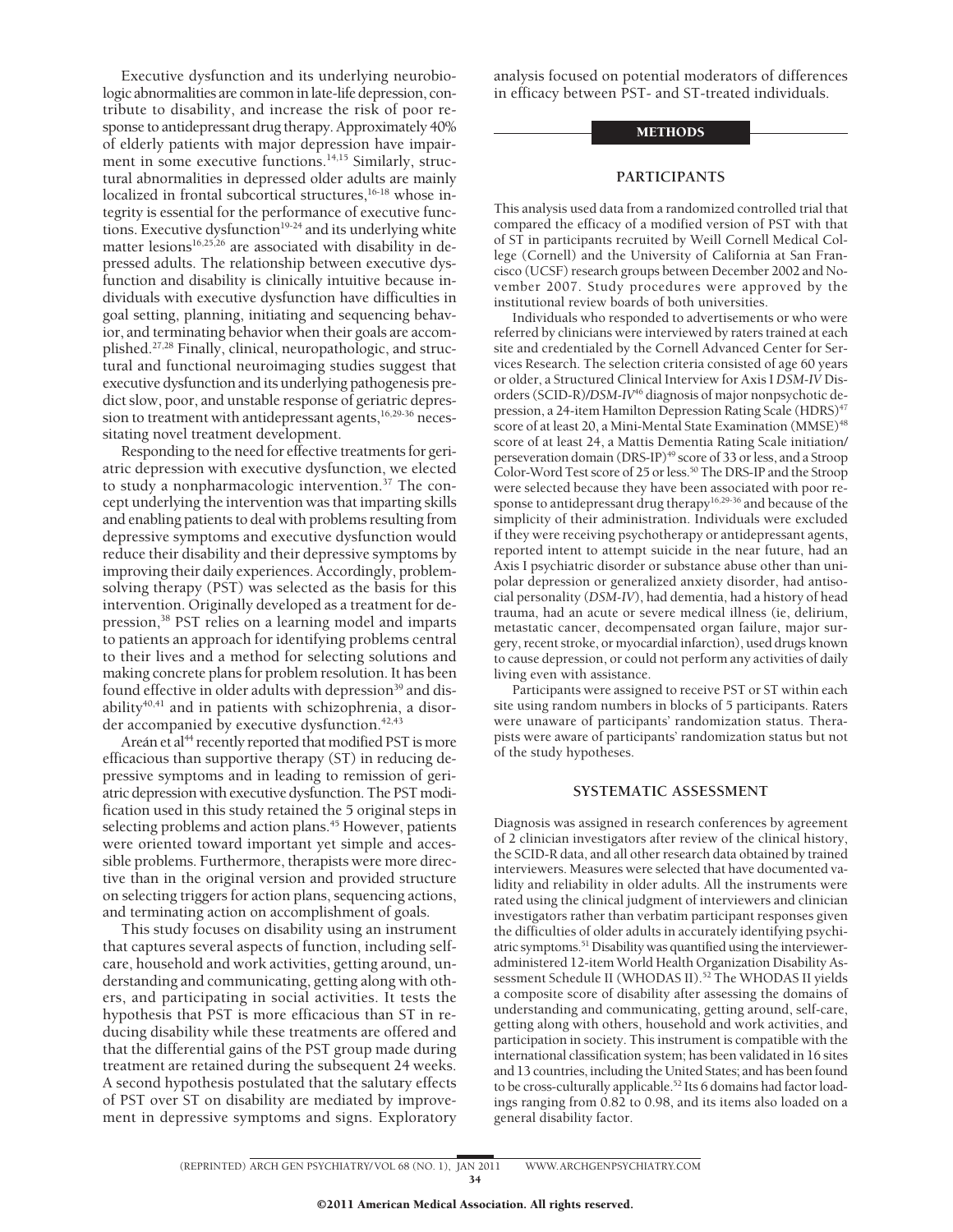Severity of depression was assessed using the 24-item HDRS. Overall cognitive impairment was assessed using the MMSE. Executive functions were assessed using the DRS-IP, the Stroop Color-Word Test, the Wisconsin Card Sorting Test,<sup>53</sup> Trails B of the Trail Making Test,<sup>54</sup> and the Frontal Systems Behavior Scale.<sup>55</sup> Measures related to psychiatric disorders included age at onset of a first episode of major depression (SCID-R), neuroticism (subscale of the Neuroticism, Extroversion, Openness Scale),<sup>56</sup> and history of antidepressant drug use (Composite Antidepressant Treatment Intensity Scale modified to include the available antidepressant agents).<sup>57</sup>

After baseline assessment, the HDRS and theWHODAS II were administered weekly until week 12 and again at weeks 24 and 36. Payment for transportation and arrangements, when necessary, were provided for all meetings. Compensation was offered for time spent in assessments but not in treatment sessions.

## **TREATMENT**

Treatment was offered by 4 doctorate-level clinical psychologists and 4 licensed social workers with at least 5 years of postlicensure experience. No therapist had experience with formal PST or ST protocols. Each therapist offered both treatments after training, which consisted of a 2-day workshop and supervision of 3 PST and 3 ST training cases. Fidelity to treatment manuals was monitored by independent experts in both PST and ST who reviewed and rated 20% of randomly selected audiotaped sessions. Experts used the PST Adherence Scale to rate the quality of and adherence to PST<sup>58</sup> and the California Psychotherapy Assessment Scale to rate ST.<sup>59</sup> The average session ratings for each therapist were "excellent" in PST and ST (range, "excellent" to "exceptional"). No differences in quality of ratings were found for any therapist or for either treatment.

#### **Problem-Solving Therapy**

Twelve weekly individual PST sessions were offered according to an unpublished manual titled *Social Problem Solving Therapy for Depression and Executive Dysfunction*. <sup>60</sup> The first 5 weeks are devoted to training participants in the 5-step problem-solving model, and subsequent sessions enhanced PST skills. Participants are guided to set goals, propose ways to reach them, create action plans, and evaluate the accomplishment of their goals. They are also instructed to apply the problem-solving model to additional problems between sessions. In the last 2 sessions, participants create a relapse prevention plan using the PST model.

## **Supportive Therapy**

Twelve weekly individual ST sessions were offered according to an unpublished manual titled *Manual for Supportive Therapy.*<sup>61</sup> Supportive therapy is similar to person-centered psychotherapy, and therapists create a comfortable, nonjudgmental environment by demonstrating genuineness, empathy, and acceptance of patients without imposing any judgments on their decisions. This approach aids patients in addressing problems without direct input from therapists. Participants are encouraged to talk about their depression and any contributing life events. Therapists do not engage in any therapeutic strategy other than active listening and offering support focusing on participants' problems and concerns.

#### **DATA ANALYSIS**

All the participants who completed the baseline assessments (the intent-to-treat sample) were included in the data analyses. Profiles of pretreatment and weekly WHODAS II scores across 12 weeks (disability during treatment) and, separately, between 12 and 36 weeks (disability after treatment) were compared for the 2 treatment groups (PST and ST) using mixed-effects models for longitudinal data to account for the repeated measurements across time. These models included time-trend parameter(s), treatment group, site, site  $\times$  treatment interaction, and time  $\times$  treatment interaction. Moderation was assessed by checking the interaction of baseline variables with treatment effects in the mixed-effects model. Mediation was assessed by examining the effects of lagged HDRS scores to predict WHODAS II scores, again using a mixed-effects regression model. For the analyses at weeks 0 to 12, the preceding week's HDRS scores were used (excluding the first week's data, which have no lagged mediator) to predict current WHODAS II scores. For the analyses at weeks 12 to 36, HDRS scores at 6, 12, and 24 weeks were used to predict WHODAS II scores at 12, 24, and 36 weeks, respectively. The 12-week outcomes were taken to be the averages of the 10-, 11-, and 12-week outcomes to (1) reduce variation and (2) reduce the effect of missing data. The mediation effect was quantified by calculating the proportion of the treatment effect explained by the mediator.<sup>62</sup> The same approach was used to assess the mediation effect of the WHODAS II score on HDRS outcome. Analyses were conducted using a statistical software program (SAS, version 9.1; SAS Institute Inc, Cary, North Carolina).

#### **RESULTS**

## **RECRUITMENT AND DROPOUT FROM TREATMENT**

Of 653 older persons screened, 279 met the selection criteria (**Figure 1**). Of these 279 individuals, 221 completed the baseline assessment and were randomized to receive PST  $(n=110)$  or ST  $(n=111)$ . Of the 221 randomized participants, 201 (91.0%) completed the 12 week treatment trial. Among those who dropped out of treatment (n=20), 10 were receiving PST and 10 ST. Nevertheless, 5 of the 20 participants who dropped out of treatment completed the week 12 assessment (4 had received PST and 1 ST). In the end, 206 participants received the week 12 assessment, 173 received the week 24 assessment, and 167 received the week 36 assessment. The mean (SD) number of sessions attended was 10.5 (3.1) by the PST group and 10.7 (3.04) by the ST group (87.5% and 89.2% of all sessions, respectively). The median number of sessions for each group was 12.

## **PARTICIPANT CHARACTERISTICS**

The participants' demographic and clinical characteristics are reported elsewhere.<sup>44</sup> Briefly, the randomized participants (n=221) had a mean (SD) age of 73.0 (7.8) years and a mean (SD) of 15.3 (2.8) years of education. Their mean (SD) test scores for depression (HDRS: 24.3 [4.3]), disability (WHODAS II: 26.6 [7.3]), and executive function (DRS-IP: 32.2 [3.7]; Stroop Color-Word Test: 22.1 [8.2]; and perseverative errors [Wisconsin Card Sorting Test]: 14.5 [9]) were in the mild to moderate severity range. Approximately 27% of participants had a history of antidepressant drug treatment. Less than 2% of participants were tak-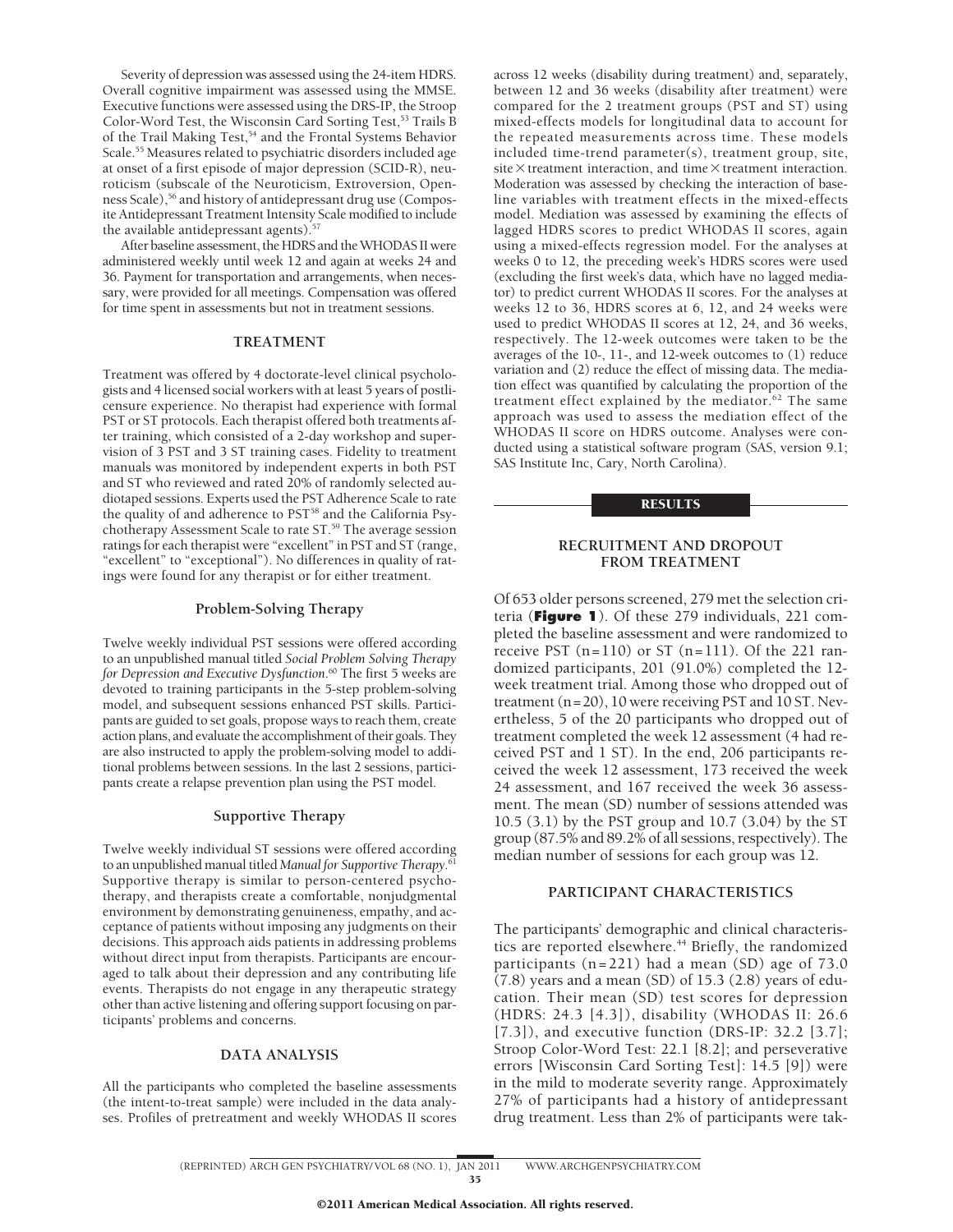

Figure 1. Flow of participants in the treatment trial. PST indicates problem-solving therapy; ST, supportive therapy. \*Completed treatment.

ing benzodiazepines or sleep aids; no one was taking a cognitive enhancer. No significant differences in demographic or clinical variables were noted between the 2 treatment arms and study sites. Furthermore, no significant differences were noted in demographics, depression severity, executive function, medical burden, or disability in participants who had been taking antidepressant agents and those who had not.

## **OUTCOMES DURING TREATMENT (0-12 WEEKS)**

## **Course of Disability**

In a mixed-effects model consisting of treatment group (PST vs ST), time, time  $\times$  time, treatment site (Cornell  $v_s$  UCSF), and treatment  $\times$  time interaction, PST participants had a significantly greater reduction in disability (total WHODAS II scores) across 12 weeks than did ST participants (**Table 1** and **Figure 2**). Treatment site (UCSF vs Cornell) did not significantly contribute to WHODAS II score variance across time. Reduction in disability was greater in the PST group than in the ST group by approximately 0.18 points per week.

## **Moderators of Treatment Efficacy**

Problem-solving therapy was associated with a greater reduction in disability than was ST in patients with more depressive episodes and greater cognitive impairment (ie, lower MMSE scores) (**Table 2** and **Figure 3**).

## **Mediators of Treatment Efficacy**

To examine whether depression severity mediates treatment effects on disability, a mixed-effects model was used in which depression severity (HDRS score) during each week was used as a predictor of disability (WHODAS II score) during the following week. The model consisted of treatment group (PST vs ST), site (Cornell vs UCSF), time, treatment group  $\times$  time interaction, and HDRS score. The HDRS scores predicted the effect on disability in the following week  $(F_{1,1934}=27.32, P<.001)$ . In the whole group, for every point reduction in depression (ie, HDRS score of 1 point) at each week, there was a statistically significant reduction in disability of 0.12 points in the WHODAS II score in the following week. However, the HDRS score did not explain any of the PST vs ST treatment difference on WHODAS II scores.

To examine whether disability mediates treatment effects on depression, a mixed-effects model was used in which disability (WHODAS II score) during each week was used as a predictor of depression severity during the following week, that is, treatment group (PST vs ST), site (Cornell vs UCSF), time, time  $\times$  time, treatment group  $\times$  time interaction, andWHODAS II score. TheWHODAS II scores predicted the effect on depression in the following week  $(F_{1,1973}=48.66, P<.001)$ . In the whole group, for every point reduction in disability (ie, WHODAS II score of 1 point) at each week, there was a statistically significant reduction in depression of 0.14 points in the HDRS score in the following week. The WHODAS II score explained 10% of the PST vs ST treatment difference on HDRS score.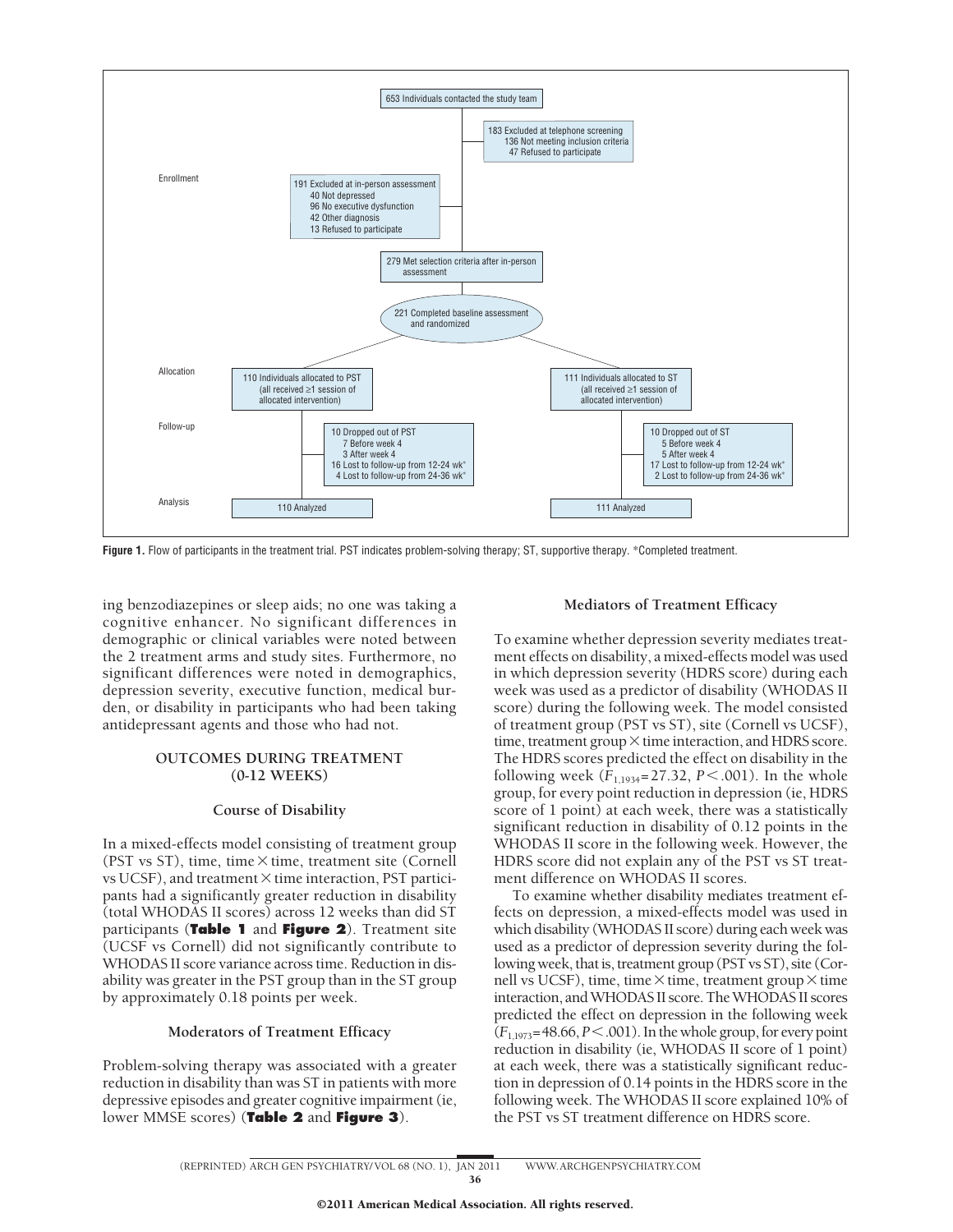**Table 1. Comparisons of the Course of Disability During 12 Weeks of Treatment (PST vs ST) and After Treatment Completion (Weeks 12-36) in 221 Older Adults With Major Depression and Executive Dysfunction**

| Variable                                                         | <b>Estimate</b> |         | df  | P Value |
|------------------------------------------------------------------|-----------------|---------|-----|---------|
| Model 1: disability (WHODAS II score) during treatment (0-12 wk) |                 |         |     |         |
| Intercept                                                        | 22.9328         | 26.43   | 238 | < .001  |
| Treatment (PST vs ST) <sup>a</sup>                               | $-1.4744$       | $-1.39$ | 204 | .17     |
| Site <sup>b</sup>                                                | 1.0793          | 1.22    | 216 | .23     |
| Time <sup>c</sup>                                                | 0.0888          | 0.87    | 230 | .39     |
| Time $\times$ time                                               | 0.0227          | 2.99    | 194 | .003    |
| Treatment $\times$ time <sup>c</sup>                             | $-0.1824$       | $-2.51$ | 202 | .01     |
| Model 2: disability (WHODAS II score) after treatment (12-36 wk) |                 |         |     |         |
| Intercept                                                        | 4.3338          | 2.74    | 227 | .007    |
| Treatment                                                        | $-2.1414$       | $-2.46$ | 178 | .01     |
| Site                                                             | 0.1446          | 0.19    | 180 | .85     |
| Time                                                             | 0.0642          | 2.15    | 142 | .03     |
| Baseline WHODAS II score                                         | 0.7209          | 13.50   | 185 | < .001  |
| Treatment $\times$ time                                          | 0.0134          | 0.31    | 142 | .76     |

Abbreviations: PST, problem-solving therapy; ST, supportive therapy; WHODAS II, World Health Organization Disability Assessment Schedule II (12 items).<br><sup>a</sup>Treatment: 0 indicates ST; 1, PST.

<sup>b</sup> Site: 0 indicates University of California at San Francisco; 1, Weill Cornell Medical College.

<sup>c</sup>The time variable was centered at 12 weeks.

## **OUTCOMES AFTER COMPLETION OF TREATMENT (12-36 WEEKS)**

## **Course of Disability**

To study the course of disability (WHODAS II scores) after the end of treatment, a mixed-effects analysis was performed using a model consisting of treatment group (PST vs ST), site (Cornell vs UCSF), time (12, 24, and 36 weeks), treatment  $\times$  time interaction, and baseline disability. Mixed-effects models demonstrated no significant difference between the PST and ST groups in the course of disability after treatment (group  $\times$  time interaction:  $t_{1,142}$ =0.16, *P*=.66). Participants in both groups demonstrated an increase in disability (WHODAS II scores) between 12 and 36 weeks (time: *t*1,142=2.15, *P*=.03; least squares means: PST–12 weeks=21.56, 24 weeks=22.49, and 36 weeks=23.42; ST–12 weeks=23.70, 24 weeks=24.47, and 36 weeks=25.23). Treatment site (UCSF vs Cornell) did not significantly contribute to WHODAS II score variance across time (between 12 and 36 weeks) (*t*1,180=0.19, *P*=.86) (**Figure 4**).

## **Moderators After Completion of Treatment**

No demographic or clinical characteristics assessed at study entry moderated the course of disability between 12 and 36 weeks, a period in which no treatment was offered (Table 2).

## **Relationship Between Depression and Disability**

To examine whether depression severity predicted disability after the end of treatment, we studied the relationship between depression severity (HDRS scores) at weeks 12 and 24 and disability (WHODAS II scores) at weeks 24 and 36. A mixed-effects model was constructed consisting of treatment group (PST vs ST), site



**Figure 2.** Mean disability (World Health Organization Disability Assessment Schedule II [WHODAS II]) scores during 12 weeks of treatment with problem-solving therapy (PST) vs supportive therapy (ST) in 221 older adults with major depression and executive dysfunction. The curves are based on the least squares means of the mixed-effects model: time + treatment + site + time  $\times$  time + treatment  $\times$  time (treatment  $\times$  time: *t*1,202=0.31, *P*=.01). Error bars represent SE.

(Cornell vs UCSF), time, and HDRS scores. The HDRS scores at weeks 12 and 24 predicted WHODAS II scores at weeks 24 and 36, respectively (*F*1,103=3.84, *P*=.002). Specifically, for every point change in HDRS scores at weeks 12 and 24, there was a change of 0.18 in WHODAS II scores at weeks 24 and 36, respectively.

To examine whether disability predicted depression after the end of treatment, we studied the relationship between disability (WHODAS II scores) at weeks 12 and 24 and depression severity (HDRS scores) at weeks 24 and 36. A mixed-effects model was constructed consisting of treatment group (PST vs ST), site (Cornell vs UCSF), time, and WHODAS II scores. The WHODAS II scores at weeks 12 and 24 predicted HDRS scores at weeks 24 and 36, respectively  $(F_{1,244}=54.74, P \le 0.001)$ . Specifically, for every point change in WHODAS II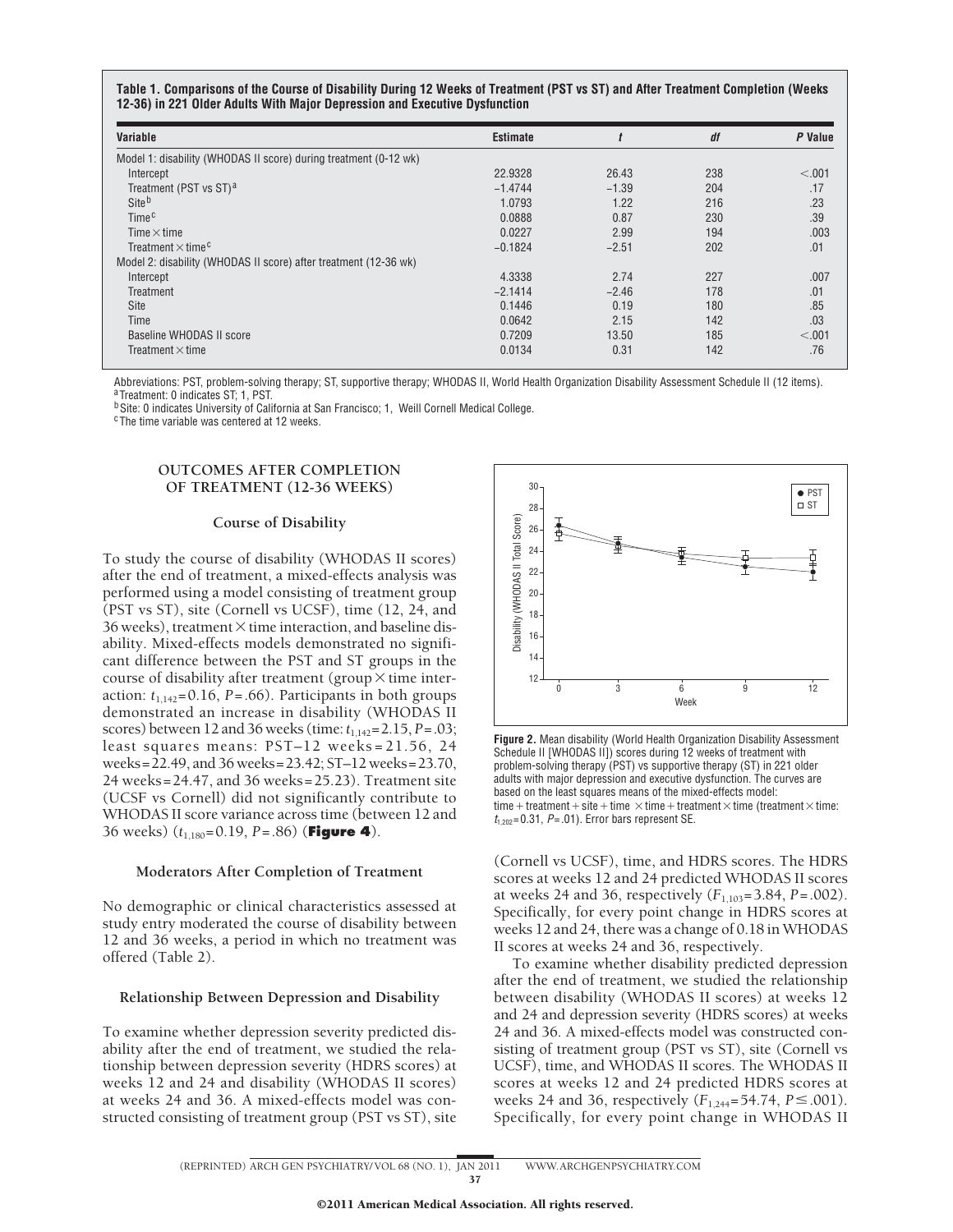## **Table 2. Moderation of Problem-Solving Therapy Efficacy (vs Supportive Therapy) on Disability in 221 Older Adults With Major Depression and Executive Dysfunction**

| <b>Evaluated Moderator</b>          |                     | <b>Outcome: WHODAS II Score</b> |     |         |              |     |         |
|-------------------------------------|---------------------|---------------------------------|-----|---------|--------------|-----|---------|
|                                     | Value.<br>Mean (SD) | $0-12$ wk                       |     |         | 12-36 wk     |     |         |
|                                     |                     | $F^a$                           | df  | P Value | $F^a$        | df  | P Value |
| Age, y                              | 72.97 (7.74)        | 0.03                            | 198 | .86     | 1.3          | 145 | .26     |
| Education, y                        | 15.24 (2.79)        | 2.67                            | 195 | .10     | 2.1          | 153 | .15     |
| Baseline variables                  |                     |                                 |     |         |              |     |         |
| Severity of depression (HDRS)       | 24.32 (4.27)        | 1.14                            | 192 | .29     | $\mathbf{0}$ | 158 | .97     |
| Age at depression onset, y          | 55.88 (22.35)       | 0.10                            | 140 | .75     | 1.39         | 106 | .24     |
| Depressive episodes, No.            | 2.23(2.21)          | 4.15                            | 153 | .04     | 1.21         | 118 | .27     |
| Mini-Mental State Examination score | 27.80 (1.69)        | 4.51                            | 200 | .04     | 1.44         | 151 | .23     |
| DRS-IP score                        | 32.24 (3.71)        | $\mathbf{0}$                    | 213 | .99     | 0.10         | 160 | .75     |
| Stroop Color-Word Test score        | 22.03 (8.22)        | 0.07                            | 201 | .79     | 0.16         | 141 | .69     |
| Perseverative errors <sup>b</sup>   | 14.58 (9.12)        | $\mathbf{0}$                    | 130 | .97     | 1.08         | 107 | .30     |
| Trail Making Test Trails B score    | 137.59 (63.50)      | 0.01                            | 174 | .92     | 2.22         | 128 | .14     |
| Frontal Systems Behavior Scale,     | 39.89 (9.04)        | 0.08                            | 169 | .77     | 0.01         | 140 | .93     |
| Clinician Rated, score              |                     |                                 |     |         |              |     |         |
| Neuroticism (NEO) score             | 14.98(5.14)         | 1.94                            | 192 | .17     | 0.04         | 148 | .85     |
| Anxiety factor <sup>c</sup>         | 4.54(2.00)          | $\theta$                        | 196 | .99     | 2.27         | 150 | .13     |

Abbreviations: DRS-IP, initiation/preservation scale of the Mattis Dementia Rating Scale; HDRS, Hamilton Depression Rating Scale; NEO, Neuroticism,

a Effect estimate reflecting the change in the difference between the HDRS slopes of the problem-solving therapy and supportive therapy groups when the moderator's score is increased by 1 point.<br><sup>b</sup>Wisconsin Card Sorting Test.

cSum of HDRS items: agitation, hypochondriasis, psychic anxiety, and somatic anxiety.

scores at weeks 12 and 24, there was an HDRS score change of 0.39 points at weeks 24 and 36, respectively.

#### **COMMENT**

The main finding of this study is that PST is more effective than ST in reducing disability in older patients with major depression and executive dysfunction. The advantage of PST over ST was most pronounced in patients with greater cognitive impairment and in those with a history ofmore depressive episodes, an often difficult-to-treat population. Disability increased in the PST and ST groups during the 2 years after the end of treatment, but the PST group retained the advantages made over ST made during the treatment period and experienced less disability during follow-up. The salutary effect of PST on disability in depressed, executive-impaired older adults is particularly important because such patients experience significant disability and are likely to have a poor or slow response to pharmacotherapy.16,29-36

This is the first study, to our knowledge, to demonstrate that PST can reduce disability in older patients with major depression and executive dysfunction. However, we previously reported<sup>44</sup> that PST was superior to ST in reducing depressive symptoms and signs and in leading to higher rates of response and remission in the same sample. The benefit of PST over ST on disability was approximately the same as the benefit on depression. These findings are consistent with those of earlier studies documenting that PST benefits depressed elderly patients without cognitive impairment<sup>39</sup> and with significant medical burden. $40,41,63$  Furthermore, PST led to behavioral gains in schizophrenic patients with executive dysfunction.<sup>42,43</sup>

This study has several limitations. Each therapist administered both PST and ST, a design that may have introduced a therapist bias on efficacy. An alternative design, with each therapist offering a single treatment only, would have drastically increased the sample size to control for therapist-specific effects.<sup>64</sup> Furthermore, a nested design does not exclude therapist bias because some therapists may assume that they offer the control treatment and view it as less efficacious. The study offered equally intensive training and certification procedures for PST and ST. Moreover, all PST and ST sessions were audiotaped, and a random 20% of sessions were reviewed by independent experts. Participants in this study had mild executive dysfunction. It is unclear whether PST is helpful in patients with severe executive dysfunction or in those with executive dysfunction as part of a dementia syndrome. Moreover, the absence of a depressed group without executive dysfunction prevents knowing whether executive dysfunction affects the efficacy of PST and ST. Finally, the sample selection process may have biased the results. Participants in the study had an average of 15 years of education, and one-fifth of those who met the selection criteria did not enter the study because of refusal or poor adherence to rating procedures. However, 91% of those who started treatment remained in treatment until the end of the 12-week period. Therefore, the results of this trial may be generalizable to educated older adults with the ability to remain in treatment. Another limitation might be the reliance on an interviewer-rated instrument for disability rather than a performance-based instrument. Performance-based instruments are time consuming and difficult to use in a study requiring frequent assessments to capture the timetable of disability change. Furthermore, performance instruments may be affected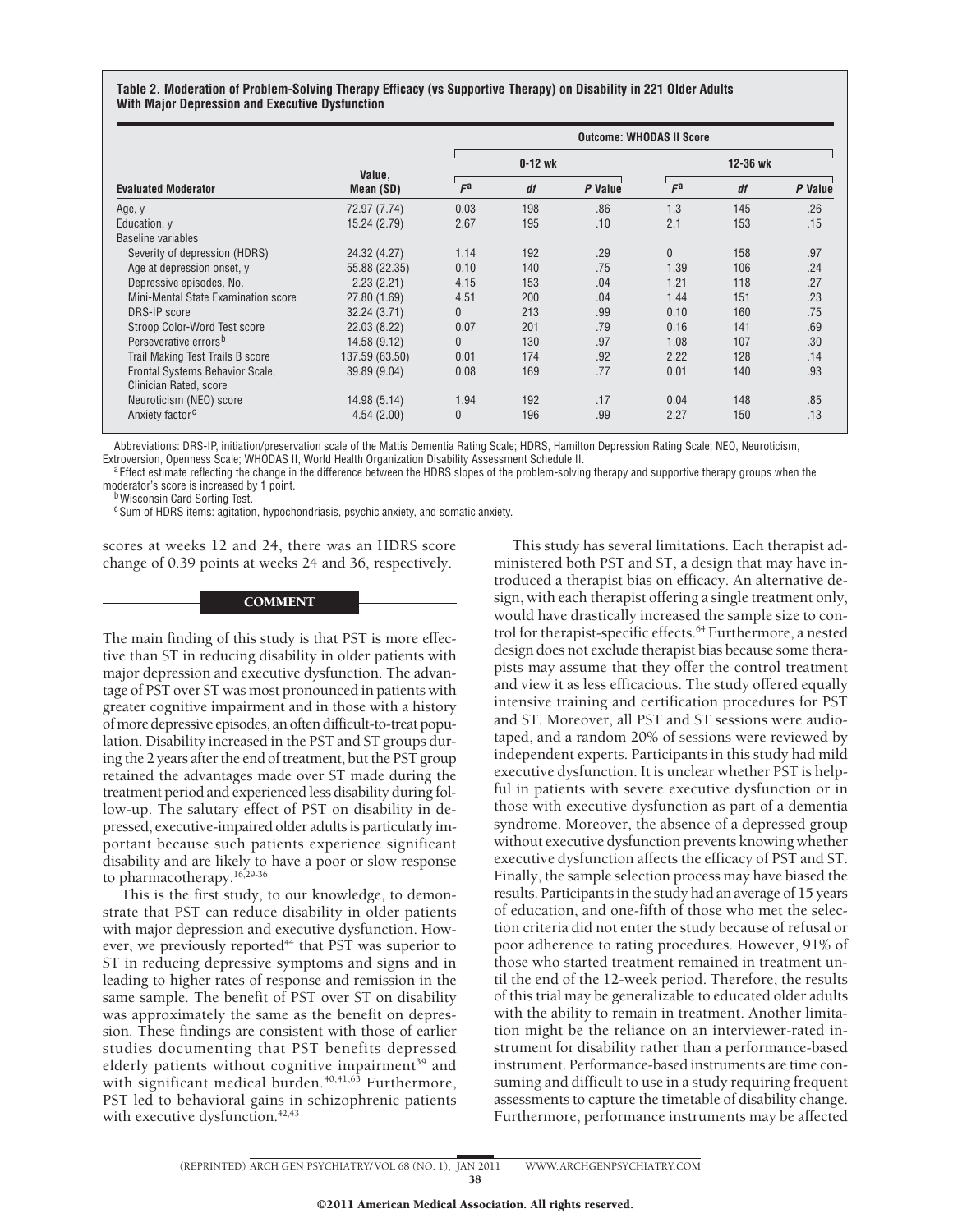

**Figure 3.** Moderators of problem-solving therapy (PST) efficacy (vs supportive therapy [ST]) on disability (World Health Organization Disability Assessment Schedule II [WHODAS II] scores) in 221 older adults with major depression and excutive dysfunction. Mini-Mental State Examination (MMSE) scores at baseline  $(F_{1,200}=4.51, P_{7}=0.04)$  (A) and number of depressive episodes (NumEpi) ( $F_{1,153}=4.15$ ,  $P=04$ ) (B) moderate the effects of treatment on disability. The MMSE low and high scores are 1 SD below and above the mean, respectively (mean, 27.8; SD, 1.71); low number of depressive episodes equals 1 and high number of depressive episodes equals 4.

by the lack of energy and motivational disturbances of depression. The study paid for transportation and, when necessary, provided transportation. Therefore, its findings can be generalized only to individuals with access to treatment. Home-based care and use of telemedicine may make PST-type approaches available to an increasing number of patients.

The construct of disability is complex. Although associated with medical and psychiatric burden, disability is a distinct dimension of health with unique prognostic significance.19 In this study, disability was assessed using an interviewer-administered instrument (WHODAS II) that provides a comprehensive evaluation of disability (6 domains) associated with health conditions but not of functional states unrelated to health, for example, restriction in participation due to race, sex, religion, and socioeconomic factors. Finally, the WHODAS II treats all disorders at parity when determining the level of disability. The 12-item WHODAS II is suitable for frequent administration, and its strong psychometric properties and factor structure justify its use as a measure of global disability.<sup>52,65</sup>

Participants in this study had moderate disability at entry; 27, the score approximating the mean baseline WHODAS II score of these participants, can be obtained by having severe impairment (score of 4) in 1 item, moderate impairment (score of 3) in 4 items, mild impairment



**Figure 4.** Mean disability (World Health Organization Disability Assessment Schedule II [WHODAS II]) scores after completion of treatment with problem-solving therapy (PST) vs supportive therapy (ST) (weeks 12-36) in 206 older adults with major depression and executive dysfunction. Curves are based on the least squares means of the mixed-effects model:  $time \times treatment + site + baseline$  WHODAS II score + treatment + time (treatment  $\times$  time:  $t_{1,142}=0.31$ , *P*=.76). Error bars represent SE.

(score of 2) in 4 items, and no impairment (score of 1) in 3 items. Disability declined in PST- and ST-treated patients. This was not surprising because PST and ST are active treatments. The mean difference inWHODAS II scores between the PST and ST groups at the end of the 12-week treatment was 2.3 points, equal to approximately 1 SD of healthy elderly individuals. However, even the PSTtreated participants had mild disability (mean WHODAS II score: 21.8) at the end of the 12-week treatment phase. The remaining disability may be accounted for, in part, by the residual executive dysfunction at the end of the trial, an observation consistent with earlier literature.<sup>66</sup>

The advantage of PST over ST emerged after week 6 of treatment, and it was retained during follow-up even though disability increased in both groups after the end of treatment. The design of this study does not permit identification of the exact mechanisms underlying the reasons and timing of PST efficacy. Indeed, there was a mild improvement in executive functions during the 12-week trial. However, change in executive functions during treatment was similar in the PST and ST arms and did not explain the PST therapeutic advantage. Another question is whether the disability measure was affected by the patients' depressive symptoms and whether change in disability mainly reflected change in reporting bias. Indeed, depression scores predicted subsequent change in disability, and disability scores predicted subsequent change in depression. However, the differential treatment effect on disability may not be fully accounted for by depression-related reporting bias. Reduction in depression did not mediate the differential effect of PST (over ST) on disability, although reduction in disability mediated the differential effect of PST (over ST) on depression. Developing skills that contribute to the individual's specific behavioral limitations is inherent in PST and seems to be consistent with the timetable of improvement in the PST group compared with the ST group. The first few weeks of PST are devoted to learning the problemsolving technique, and in the latter part of treatment, patients continue to use the PST approach alone or with the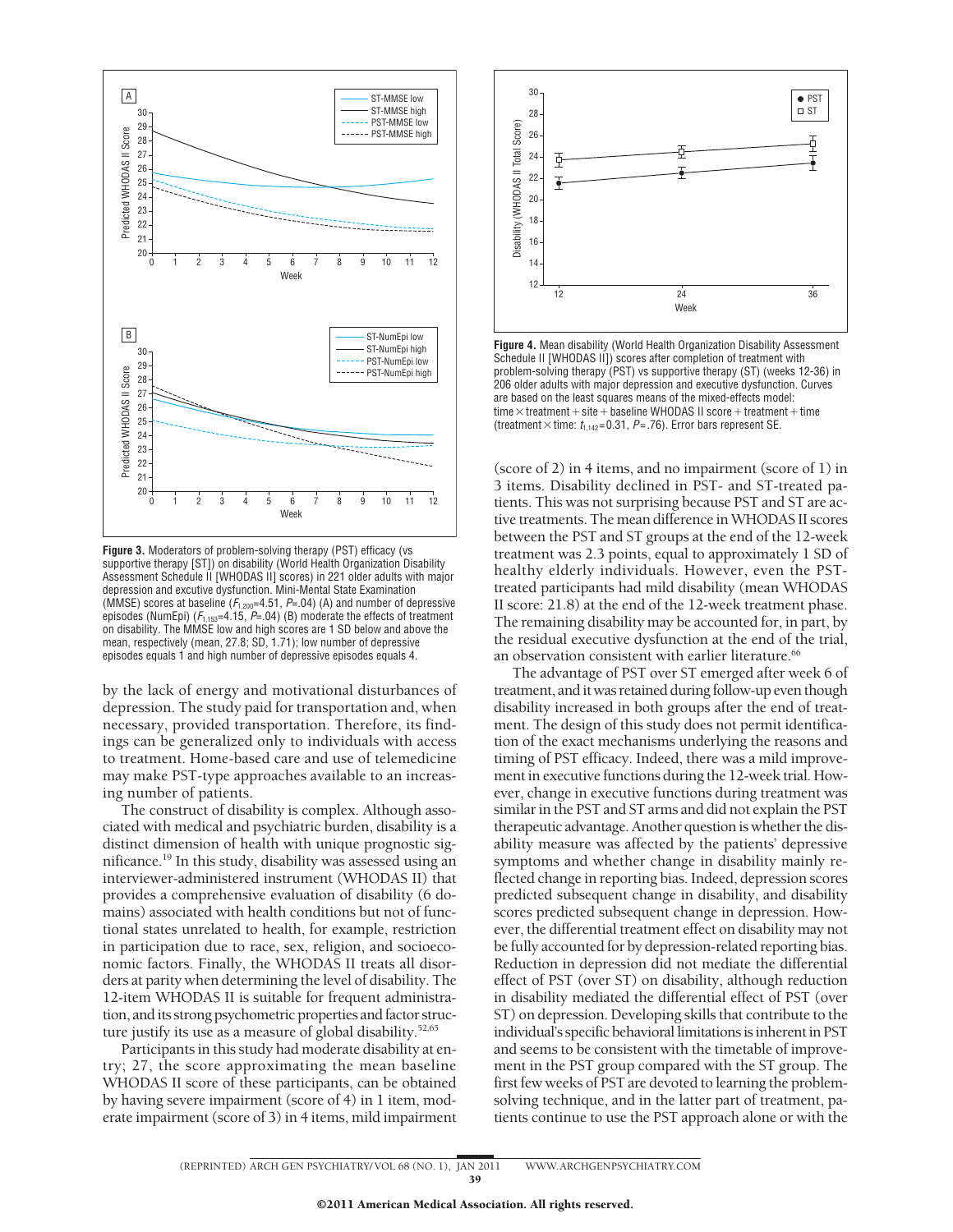therapist in problems with a negative effect on their lives. Therefore, the timing of PST efficacy parallels the course of PST skill development, behavioral activation, selfefficacy, and hopefulness.38 Identifying the mechanisms and retaining the elements by which PST decreases disability and depression may simplify its administration and make it accessible to large numbers of patients.

Although PST led to a greater reduction in disability than did ST, both treatments reduced disability during the 12-week treatment phase. Although used as a comparison condition in this study, ST itself is a treatment with established efficacy in patients with a wide range of severity of depression.<sup>67-70</sup> Therapeutic alliance and support are elements common to PST and ST and may have accounted for the high retention in treatment and the beneficial effect on disability and mood.<sup>71</sup>

This study noted a reciprocal relationship between disability and depression during the 12-week treatment phase and after treatment completion. This observation is consistent with findings in community-based populations. Among high-functioning elderly adults, depressive symptoms were associated with an increased risk of disability onset after adjusting for baseline sociodemographic factors, physical health, and cognitive functioning.<sup>3</sup> Similarly, increases in disability across time predict the emergence of depressive symptoms.72-74

The therapeutic advantage of PST over ST on disability was not mediated by a reduction in depressive symptoms and signs. Therefore, the second hypothesis was not confirmed. However, reduction of disability mediated improvement in depressive symptoms during the 12-week treatment phase. This observation suggests that the higher efficacy of PST over ST in reducing depressive symptoms is, in part, due to a greater reduction in disability, perhaps through skill development and behavioral activation.

Although anxiety, neuroticism, and behavioral symptoms of executive dysfunction did not affect treatment efficacy, PST conferred greater benefits than did ST to patients with greater cognitive impairment and a history of numerous depressive episodes. Cognitively impaired patients with recurrent depression are difficult to treat and may require skill development in addition to the empathy and support offered by PST and ST. Observing that PST reduced disability in nondemented patients with cognitive impairment encourages studies of PST modified to address the needs of depressed patients with mild dementia.

In conclusion, the results of this study suggest that PST is effective in reducing disability in older patients with major depression and executive dysfunction. The difference between PST and ST was particularly prominent in patients with greater cognitive impairment and more previous episodes. Reduction in disability paralleled reduction in depressive symptoms. The therapeutic advantage of PST over ST in reducing depression was, in part, due to the greater reduction in disability by PST. Although disability increased during the 2 years after the end of treatment, the gains made by PST-treated patients were retained. Thus, PST may be a promising treatment for an older patient population with significant disability likely to fail antidepressant drug therapy. The next steps following these findings may include approaches aimed to sustain the effects of PST (eg, booster sessions) and interventions to improve access to PST by disabled community populations (including home-based care and telemedicine).

**Submitted for Publication:** April 13, 2010; final revision received June 21, 2010; accepted August 2, 2010. **Correspondence:** George S. Alexopoulos, MD, Department of Psychiatry, Weill Cornell Medical College, 21 Bloomingdale Rd, White Plains, NY 10605 (gsalexop @med.cornell.edu).

**Author Contributions:** Dr Alexopoulos had full access to all the data in the study and takes responsibility for the integrity of the data and the accuracy of the data analysis. **Financial Disclosure:** Dr Alexopoulos has received grant support from Forest; has served as a consultant to the scientific advisory boards of Forest, Sanofi-Aventis, and Novartis; has been a member of speakers' bureaus sponsored by Cephalon, Forest, Lilly, Bristol-Meyers Squibb, Glaxo, and Janssen; and is a stockholder of Johnson & Johnson.

**Funding/Support:** This study was supported by grants R01 MH064099, R01 MH063982, K24 MH074717, and P30 MH085943 from the National Institute of Mental Health and by the Sanchez Foundation.

#### **REFERENCES**

- 1. Lehman AF, Alexopoulos GS, Goldman H, Jeste D, Ustun B. Mental disorders and disability: time to reevaluate the relationship? In: Kupfer DJ, First MB, Regier DA, eds. *A Research Agenda for* DSM-IV*.* Washington, DC: American Psychiatric Association; 2002:201-218.
- 2. Murray CJL, Lopez AD, eds. *The Global Burden of Disease: A Comprehensive Assessment of Mortality and Disability From Diseases, Injuries and Risk Factors in 1990 and Projected to 2020.* Cambridge, MA: Harvard University Press; 1996.
- 3. Bruce ML, Seeman TE, Merrill SS, Blazer DG. The impact of depressive symptomatology on physical disability: MacArthur Studies of Successful Aging. *Am J Public Health*. 1994;84(11):1796-1799.
- 4. Cronin-Stubbs D, de Leon CF, Beckett LA, Field TS, Glynn RJ, Evans DA. Sixyear effect of depressive symptoms on the course of physical disability in community-living older adults. *Arch Intern Med*. 2000;160(20):3074-3080.
- 5. Dalle Carbonare L, Maggi S, Noale M, Giannini S, Rozzini R, Lo Cascio V, Crepaldi G; ILSA Working Group; The Italian Longitudinal Study on Aging (ILSA). Physical disability and depressive symptomatology in an elderly population: a complex relationship. *Am J Geriatr Psychiatry*. 2009;17(2):144-154.
- 6. Penninx BW, Guralnik JM, Ferrucci L, Simonsick EM, Deeg DJ, Wallace RB. Depressive symptoms and physical decline in community-dwelling older persons. *JAMA*. 1998;279(21):1720-1726.
- 7. Andreescu C, Chang CC, Mulsant BH, Ganguli M. Twelve-year depressive symptom trajectories and their predictors in a community sample of older adults. *Int Psychogeriatr*. 2008;20(2):221-236.
- 8. Barry LC, Allore HG, Bruce ML, Gill TM. Longitudinal association between depressive symptoms and disability burden among older persons. *J Gerontol A Biol Sci Med Sci*. 2009;64(12):1325-1332.
- 9. Steffens DC, Hays JC, Krishnan KR. Disability in geriatric depression. *Am J Geriatr Psychiatry*. 1999;7(1):34-40.
- 10. Brenes GA, Penninx BW, Judd PH, Rockwell E, Sewell DD, Wetherell JL. Anxiety, depression and disability across the lifespan. *Aging Ment Health*. 2008; 12(1):158-163.
- 11. Sinclair PA, Lyness JM, King DA, Cox C, Caine ED. Depression and self-reported functional status in older primary care patients. *Am J Psychiatry*. 2001;158 (3):416-419.
- 12. Lyness JM, King DA, Cox C, Yoediono Z, Caine ED. The importance of subsyndromal depression in older primary care patients: prevalence and associated functional disability. *J Am Geriatr Soc*. 1999;47(6):647-652.
- 13. Karp JF, Skidmore E, Lotz M, Lenze E, Dew MA, Reynolds CF III. Use of the Late-Life Function and Disability instrument to assess disability in major depression. *J Am Geriatr Soc*. 2009;57(9):1612-1619.
- 14. Alexopoulos GS, Kiosses DN, Klimstra S, Kalayam B, Bruce ML. Clinical presentation of the "depression-executive dysfunction syndrome" of late life. *Am J Geriatr Psychiatry*. 2002;10(1):98-106.
- 15. Elderkin-Thompson V, Kumar A, Bilker WB, Dunkin JJ, Mintz J, Moberg PJ, Mesholam RI, Gur RE. Neuropsychological deficits among patients with late-onset minor and major depression. *Arch Clin Neuropsychol*. 2003;18(5):529-549.
- 16. Alexopoulos GS, Murphy CF, Gunning-Dixon FM, Latoussakis V, Kanellopoulos D,